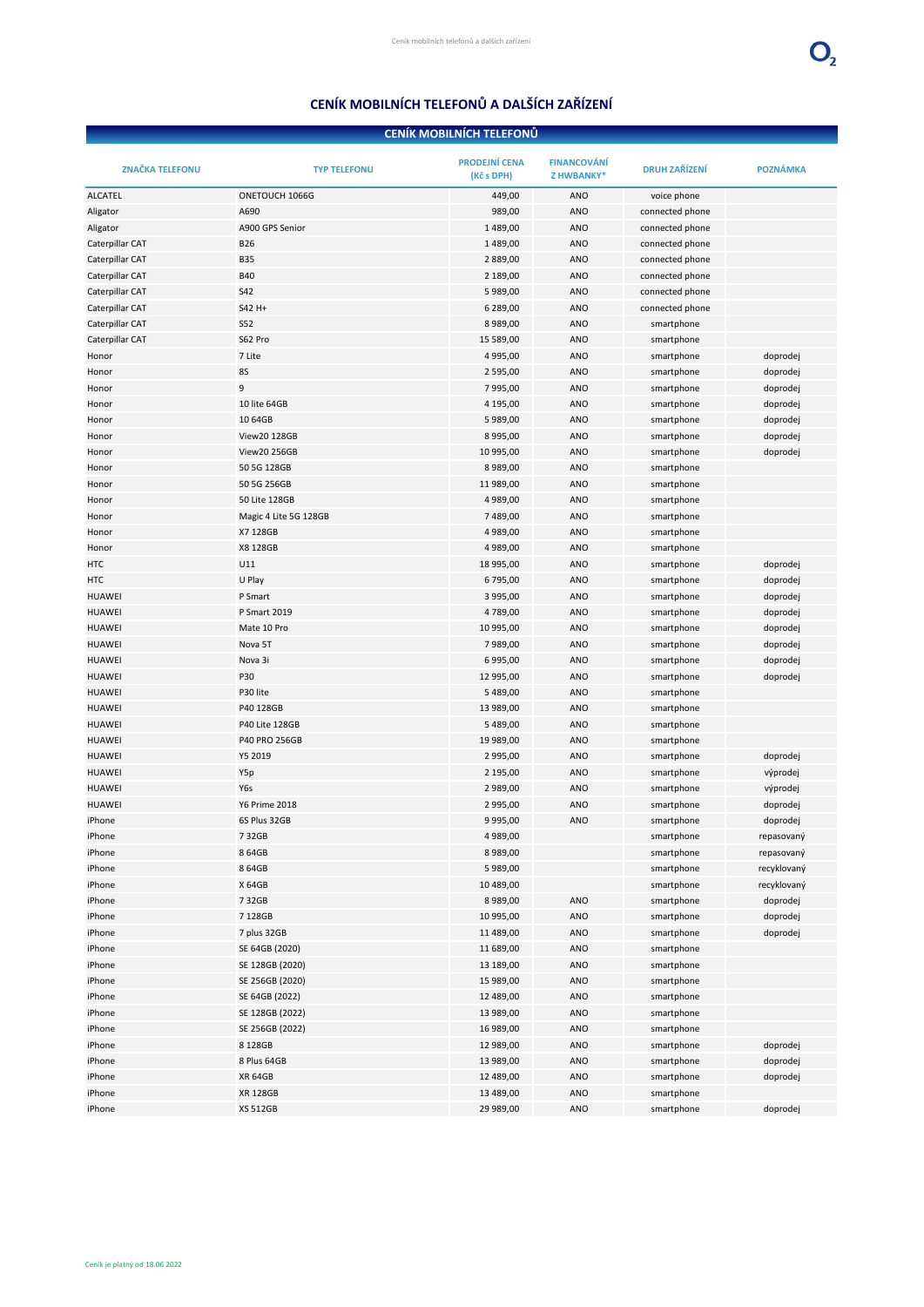

| ZNAČKA TELEFONU              | <b>TYP TELEFONU</b>                        | PRODEJNÍ CENA<br>(Kč s DPH) | <b>FINANCOVÁNÍ</b><br><b>Z HWBANKY</b> | DRUH ZAŘÍZENÍ                      | POZNÁMKA |
|------------------------------|--------------------------------------------|-----------------------------|----------------------------------------|------------------------------------|----------|
| iPhone                       | 11 64GB                                    | 13 389,00                   | <b>ANO</b>                             | smartphone                         |          |
| iPhone                       | 11 128GB                                   | 14 789,00                   | <b>ANO</b>                             | smartphone                         |          |
| iPhone                       | 11 256GB                                   | 20 989,00                   | <b>ANO</b>                             | smartphone                         |          |
| iPhone                       | 11 Pro 64GB                                | 24 989,00                   | ANO                                    | smartphone                         | doprodej |
| iPhone                       | 11 Pro 256GB                               | 23 989,00                   | <b>ANO</b>                             | smartphone                         | doprodej |
| iPhone                       | 11 Pro 512GB                               | 29 989,00                   | <b>ANO</b>                             | smartphone                         | doprodej |
| iPhone                       | 11 Pro Max 64GB                            | 26 489,00                   | <b>ANO</b>                             | smartphone                         | doprodej |
| iPhone                       | 11 Pro Max 256GB                           | 28 989,00                   | <b>ANO</b>                             | smartphone                         | doprodej |
| iPhone                       | 12 64GB 5G                                 | 18 489,00                   | ANO                                    | smartphone                         |          |
| iPhone                       | 12 128GB 5G                                | 19 989,00                   | <b>ANO</b>                             | smartphone                         |          |
| iPhone                       | 12 256GB 5G                                | 22 989,00                   | <b>ANO</b>                             | smartphone                         |          |
| iPhone                       | 12 mini 64GB 5G                            | 15 489,00                   | <b>ANO</b>                             | smartphone                         |          |
| iPhone                       | 12 mini 128GB 5G                           | 16 989,00                   | ANO                                    | smartphone                         |          |
| iPhone                       | 12 mini 256GB 5G                           | 19 989,00                   | <b>ANO</b>                             | smartphone                         |          |
| iPhone                       | 12 Pro 128GB 5G                            | 25 989,00                   | <b>ANO</b>                             | smartphone                         |          |
| iPhone                       | 12 Pro 256GB 5G                            | 28 989,00                   | <b>ANO</b>                             | smartphone                         |          |
| iPhone                       | 12 Pro 512GB 5G                            | 33 989,00                   | <b>ANO</b>                             | smartphone                         |          |
| iPhone                       | 12 Pro Max 128GB 5G                        | 28 989,00                   | <b>ANO</b>                             | smartphone                         |          |
| iPhone                       | 12 Pro Max 256GB 5G<br>12 Pro Max 512GB 5G | 31 989,00                   | <b>ANO</b>                             | smartphone                         |          |
| iPhone<br>iPhone             | 13 mini 128GB 5G                           | 37 989,00<br>18 489,00      | <b>ANO</b><br><b>ANO</b>               | smartphone<br>smartphone           |          |
| iPhone                       | 13 mini 256GB 5G                           | 21 489,00                   | ANO                                    | smartphone                         |          |
| iPhone                       | 13 mini 512GB 5G                           | 27 689,00                   | <b>ANO</b>                             | smartphone                         |          |
| iPhone                       | 13 128GB 5G                                | 21 489,00                   | <b>ANO</b>                             | smartphone                         |          |
| iPhone                       | 13 256GB 5G                                | 24 489,00                   | <b>ANO</b>                             | smartphone                         |          |
| iPhone                       | 13 512GB 5G                                | 30 689,00                   | <b>ANO</b>                             | smartphone                         |          |
| iPhone                       | 13 Pro 128GB 5G                            | 28 989,00                   | <b>ANO</b>                             | smartphone                         |          |
| iPhone                       | 13 Pro 256GB 5G                            | 31 989,00                   | <b>ANO</b>                             | smartphone                         |          |
| iPhone                       | 13 Pro 512GB 5G                            | 38 189,00                   | ANO                                    | smartphone                         |          |
| iPhone                       | 13 Pro 1TB 5G                              | 44 389,00                   | <b>ANO</b>                             | smartphone                         |          |
| iPhone                       | 13 Pro Max 128GB 5G                        | 31 989,00                   | <b>ANO</b>                             | smartphone                         |          |
| iPhone                       | 13 Pro Max 256GB 5G                        | 34 989,00                   | <b>ANO</b>                             | smartphone                         |          |
| iPhone                       | 13 Pro Max 512GB 5G                        | 41 189,00                   | <b>ANO</b>                             | smartphone                         |          |
| iPhone                       | 13 Pro Max 1TB 5G                          | 47 389,00                   | <b>ANO</b>                             | smartphone                         |          |
| Motorola                     | Moto EDGE 20 5G 128GB                      | 8 5 8 9 , 0 0               | <b>ANO</b>                             | smartphone                         |          |
| Motorola                     | Moto EDGE 20 PRO 5G 128GB                  | 15 289,00                   | <b>ANO</b>                             | smartphone                         |          |
| Motorola                     | Moto E7 Plus 64GB                          | 2 789,00                    | <b>ANO</b>                             | smartphone                         |          |
| Motorola                     | Moto E7 Power 64GB                         | 2 989,00                    | <b>ANO</b>                             | smartphone                         |          |
| Motorola                     | Moto E40 64GB                              | 3 489,00                    | <b>ANO</b>                             | smartphone                         |          |
| Motorola                     | Moto G10 64GB                              | 3 589,00                    | <b>ANO</b>                             | smartphone                         |          |
| Motorola                     | Moto G30 128GB                             | 4 689,00                    | <b>ANO</b>                             | smartphone                         |          |
| Motorola                     | Moto G31 64GB                              | 4 489,00                    | ANO                                    | smartphone                         |          |
| Motorola                     | Moto G50 64GB 5G                           | 4 4 8 9 , 0 0               | <b>ANO</b>                             | smartphone                         |          |
| Motorola                     | Motorola G51 5G 64GB                       | 4 689,00                    | ANO                                    | smartphone                         |          |
| Motorola                     | Moto G8 Power                              | 4 4 8 9 , 0 0               | <b>ANO</b>                             | smartphone                         |          |
| Motorola                     | Moto G9 Play                               | 3 489,00                    | ANO                                    | smartphone                         |          |
| Motorola                     | Moto One Fusion+                           | 5 489,00                    | <b>ANO</b>                             | smartphone                         |          |
| Motorola                     | One Macro                                  | 3 489,00                    | <b>ANO</b>                             | smartphone                         | doprodej |
| Motorola                     | RAZR                                       | 29 989,00                   | ANO                                    | smartphone                         | doprodej |
| MyPhone                      | Hammer Energy 2                            | 4 4 8 9 , 0 0               | <b>ANO</b>                             | smartphone                         |          |
| <b>NOKIA</b>                 | 2.3                                        | 2 489,00                    | <b>ANO</b>                             | smartphone                         | doprodej |
| <b>NOKIA</b>                 | 3.4                                        | 3 2 8 9 , 0 0               | <b>ANO</b>                             | smartphone                         |          |
| <b>NOKIA</b>                 | 4.2                                        | 3 989,00                    | ANO                                    | smartphone                         | doprodej |
| <b>NOKIA</b>                 | 5.3                                        | 3 989,00                    | <b>ANO</b>                             | smartphone                         |          |
| <b>NOKIA</b>                 | 5.4                                        | 4 4 8 9 , 0 0               | <b>ANO</b>                             | smartphone                         |          |
| <b>NOKIA</b>                 | $6.2$                                      | 5 989,00                    | <b>ANO</b>                             | smartphone                         |          |
| <b>NOKIA</b>                 | 7.1                                        | 5 989,00                    | ANO                                    | smartphone                         | doprodej |
| <b>NOKIA</b>                 | 8                                          | 12 995,00                   | <b>ANO</b>                             | smartphone                         | doprodej |
| <b>NOKIA</b><br><b>NOKIA</b> | 8110<br>225 4G                             | 1489,00<br>1 3 8 9 , 0 0    | <b>ANO</b><br><b>ANO</b>               | connected phone<br>connected phone | doprodej |
| <b>NOKIA</b>                 | 2.4                                        | 2 989,00                    | <b>ANO</b>                             | smartphone                         |          |
| <b>NOKIA</b>                 | 230                                        | 1789,00                     | ANO                                    | voice phone                        | doprodej |
| <b>NOKIA</b>                 | 230 Dual SIM                               | 1789,00                     | <b>ANO</b>                             | voice phone                        |          |
| <b>NOKIA</b>                 | 3310                                       | 1589,00                     | <b>ANO</b>                             | connected phone                    |          |
| <b>NOKIA</b>                 | 3310 Dual SIM                              | 1590,00                     | <b>ANO</b>                             | connected phone                    |          |
| <b>NOKIA</b>                 | 6310                                       | 1489,00                     | <b>ANO</b>                             | connected phone                    |          |
| <b>NOKIA</b>                 | G10 32GB                                   | 3 689,00                    | <b>ANO</b>                             | smartphone                         |          |
| <b>NOKIA</b>                 | G11 32GB                                   | 3789,00                     | <b>ANO</b>                             | smartphone                         |          |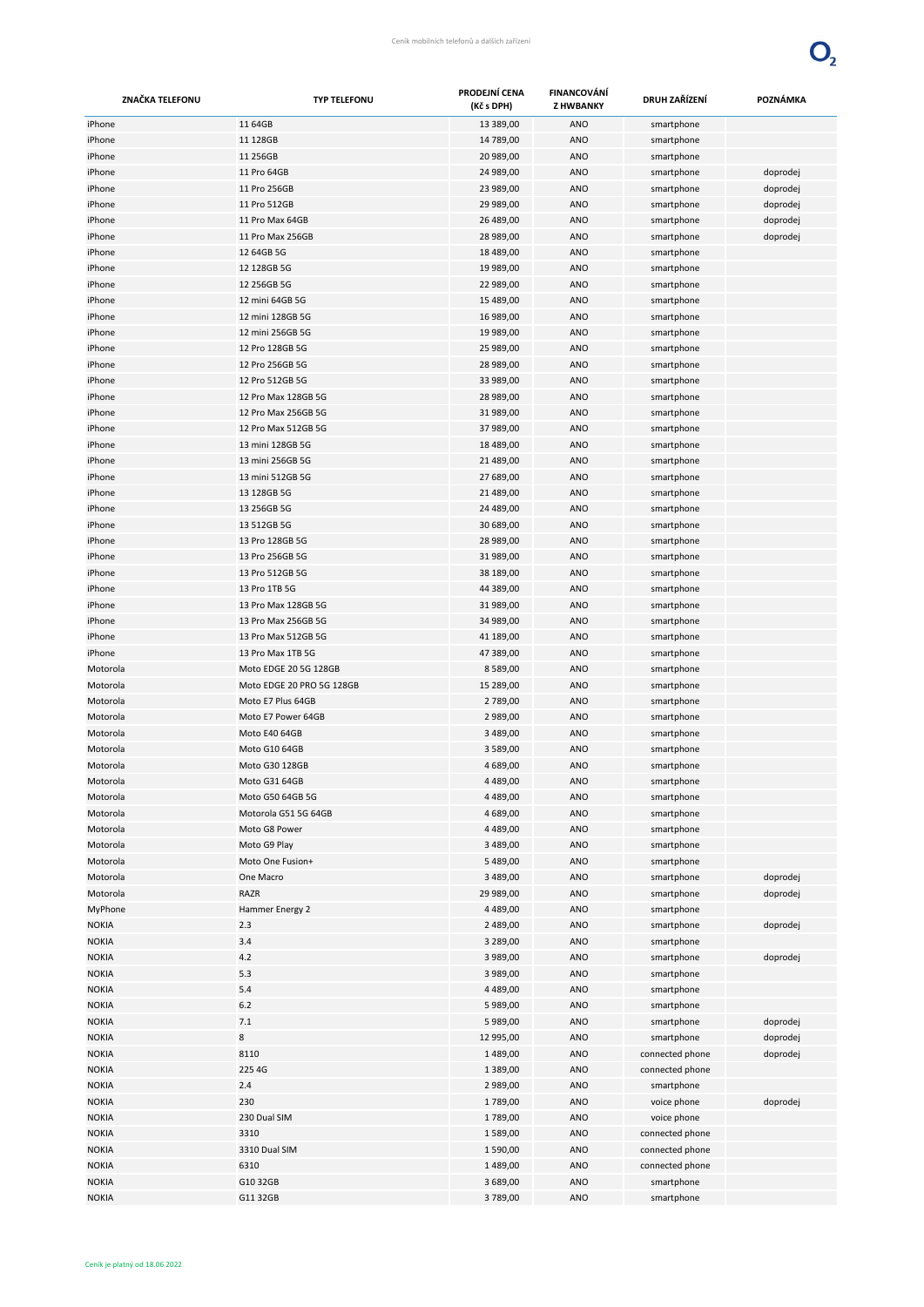

| ZNAČKA TELEFONU | <b>TYP TELEFONU</b>        | PRODEJNÍ CENA<br>(Kč s DPH) | <b>FINANCOVÁNÍ</b><br><b>Z HWBANKY</b> | <b>DRUH ZAŘÍZENÍ</b> | POZNÁMKA |
|-----------------|----------------------------|-----------------------------|----------------------------------------|----------------------|----------|
| <b>NOKIA</b>    | G20 64GB                   | 4 589,00                    | <b>ANO</b>                             | smartphone           |          |
| <b>NOKIA</b>    | G21 64GB                   | 4 4 8 9 , 0 0               | ANO                                    | smartphone           |          |
| <b>NOKIA</b>    | X10 5G 128GB               | 6489,00                     | <b>ANO</b>                             | smartphone           |          |
| Oneplus         | Nord 2 5G 128GB            | 8 989,00                    | ANO                                    | smartphone           |          |
| Oneplus         | Nord 5G 128GB              | 7489,00                     | <b>ANO</b>                             | smartphone           |          |
| Oneplus         | Nord N10 128GB             | 5 989,00                    | <b>ANO</b>                             | smartphone           |          |
| Oneplus         | Nord N100 64GB             | 2 989,00                    | ANO                                    | smartphone           |          |
| Oneplus         | 95G128GB                   | 15 989,00                   | ANO                                    | smartphone           |          |
| Oneplus         | 9 Pro 5G 256GB             | 23 989,00                   | ANO                                    | smartphone           |          |
| Oneplus         | 10 Pro 5G 256GB            | 25 989,00                   | <b>ANO</b>                             | smartphone           |          |
| OPPO            | Reno5 5G                   | 7 389,00                    | ANO                                    | smartphone           |          |
| OPPO            | Reno5 Z 5G                 | 5 989,00                    | <b>ANO</b>                             | smartphone           |          |
| OPPO            | A16s 64GB                  | 4 3 8 9 , 0 0               | <b>ANO</b>                             | smartphone           |          |
| Realme          | 6i 128GB                   | 3 589,00                    | <b>ANO</b>                             | smartphone           | doprodej |
| Realme          | 7 Pro                      | 6 489,00                    | <b>ANO</b>                             | smartphone           |          |
| Realme          | 7i                         | 3 589,00                    | <b>ANO</b>                             | smartphone           |          |
| Realme          | 8i 64GB                    | 4 989,00                    | ANO                                    | smartphone           |          |
| Realme          | 8128GB                     | 6 189,00                    | ANO                                    | smartphone           |          |
| Realme          | 864GB5G                    | 5 489,00                    | <b>ANO</b>                             | smartphone           |          |
| Realme          | 8 Pro 128GB                | 7989,00                     | ANO                                    | smartphone           |          |
| Realme          | 9 Pro 5G 128GB             | 7489,00                     | <b>ANO</b>                             | smartphone           |          |
| Realme          | C21 32GB                   | 2 989,00                    | <b>ANO</b>                             | smartphone           |          |
| Realme          | C31 32GB                   | 3789,00                     | <b>ANO</b>                             | smartphone           |          |
| Realme          | GT 5G 128GB                | 12 989,00                   | <b>ANO</b>                             | smartphone           |          |
| Realme          | GT 5G 256GB                | 14 489,00                   | ANO                                    | smartphone           |          |
| Realme          | GT Master Edition 128GB 5G | 8 989,00                    | ANO                                    | smartphone           |          |
| Realme          | GT 2 5G 128GB              | 12 989,00                   | ANO                                    | smartphone           |          |
| Realme          | GT 2 Pro 5G 256GB          | 19 989,00                   | ANO                                    | smartphone           |          |
| SAMSUNG         | GALAXY A02s                | 3789,00                     | <b>ANO</b>                             | smartphone           |          |
| SAMSUNG         | GALAXY A03s 32GB           | 3789,00                     | ANO                                    | smartphone           |          |
| SAMSUNG         | GALAXY A03 64GB            | 3789,00                     | <b>ANO</b>                             | smartphone           |          |
| SAMSUNG         | GALAXY A12 128GB           | 4 989,00                    | <b>ANO</b>                             | smartphone           |          |
| SAMSUNG         | GALAXY A12 64GB (A125F)    | 4 4 8 9 , 0 0               | <b>ANO</b>                             | smartphone           |          |
| SAMSUNG         | GALAXY A12 64GB (A127F)    | 4 4 8 9,00                  | ANO                                    | smartphone           |          |
| SAMSUNG         | GALAXY A13 64GB            | 4 689,00                    | ANO                                    | smartphone           |          |
| SAMSUNG         | GALAXY A20e                | 3 989,00                    | <b>ANO</b>                             | smartphone           | doprodej |
| SAMSUNG         | GALAXY A21s                | 5 389,00                    | ANO                                    | smartphone           | doprodej |
| SAMSUNG         | GALAXY A22 64GB 5G         | 5789,00                     | <b>ANO</b>                             | smartphone           |          |
| SAMSUNG         | <b>GALAXY A32 EE</b>       | 7489,00                     | ANO                                    | smartphone           |          |
| SAMSUNG         | GALAXY A32 4G              | 6989,00                     | ANO                                    | smartphone           |          |
| SAMSUNG         | GALAXY A32 5G              | 6489,00                     | <b>ANO</b>                             | smartphone           |          |
| SAMSUNG         | GALAXY A33 5G 128GB        | 8989,00                     | ANO                                    | smartphone           |          |
| SAMSUNG         | GALAXY A33 5G 128GB EE     | 9 489,00                    | ANO                                    | smartphone           |          |
| SAMSUNG         | GALAXY A40 EE              | 6989,00                     | ANO                                    | smartphone           |          |
| SAMSUNG         | GALAXY A41                 | 5 989,00                    | ANO                                    | smartphone           |          |
| SAMSUNG         | GALAXY A42 5G              | 8 989,00                    | <b>ANO</b>                             | smartphone           |          |
| SAMSUNG         | GALAXY A52 128GB           | 8989,00                     | <b>ANO</b>                             | smartphone           |          |
| SAMSUNG         | GALAXY A52 5G 128GB        | 10 989,00                   | ANO                                    | smartphone           |          |
| SAMSUNG         | GALAXY A52 5G 128GB EE     | 12 489,00                   | <b>ANO</b>                             | smartphone           |          |
| SAMSUNG         | GALAXY A52s 5G 128GB       | 8 989,00                    | <b>ANO</b>                             | smartphone           |          |
| SAMSUNG         | GALAXY A53 5G 128GB        | 10 489,00                   | <b>ANO</b>                             | smartphone           |          |
| SAMSUNG         | GALAXY A53 5G 128GB EE     | 11 489,00                   | ANO                                    | smartphone           |          |
| SAMSUNG         | GALAXY A71                 | 9989,00                     | <b>ANO</b>                             | smartphone           |          |
| SAMSUNG         | GALAXY A72 128GB           | 11 989,00                   | ANO                                    | smartphone           |          |
| SAMSUNG         | GALAXY S9 64GB             | 15 995,00                   | ANO                                    | smartphone           | doprodej |
| SAMSUNG         | GALAXY S10 lite            | 14 989,00                   | <b>ANO</b>                             | smartphone           |          |
| SAMSUNG         | GALAXY S10 128GB           | 14 989,00                   | <b>ANO</b>                             | smartphone           |          |
| SAMSUNG         | GALAXY S10+ 128GB          | 21 989,00                   | <b>ANO</b>                             | smartphone           |          |
| SAMSUNG         | GALAXY S20 128GB           | 17 489,00                   | ANO                                    | smartphone           |          |
| SAMSUNG         | GALAXY S20 FE 5G 128GB     | 12 989,00                   | <b>ANO</b>                             | smartphone           |          |
| SAMSUNG         | GALAXY S21 FE 5G 128GB     | 16 989,00                   | ANO                                    | smartphone           |          |
| SAMSUNG         | GALAXY S21 FE 5G 256GB     | 20 989,00                   | <b>ANO</b>                             | smartphone           |          |
| SAMSUNG         | GALAXY S21 FE 5G 128GB EE  | 19 489,00                   | ANO                                    | smartphone           |          |
| SAMSUNG         | GALAXY S20+ 128GB          | 21 689,00                   | <b>ANO</b>                             | smartphone           |          |
| SAMSUNG         | GALAXY S20+ 128GB 5G       | 22 689,00                   | <b>ANO</b>                             | smartphone           |          |
| SAMSUNG         | GALAXY S20 Ultra 5G 128GB  | 27 489,00                   | ANO                                    | smartphone           |          |
| SAMSUNG         | GALAXY S21 5G 128GB        | 18 489,00                   | <b>ANO</b>                             | smartphone           |          |
| SAMSUNG         | GALAXY S21 5G 128GB EE     | 21 989,00                   | ANO                                    | smartphone           |          |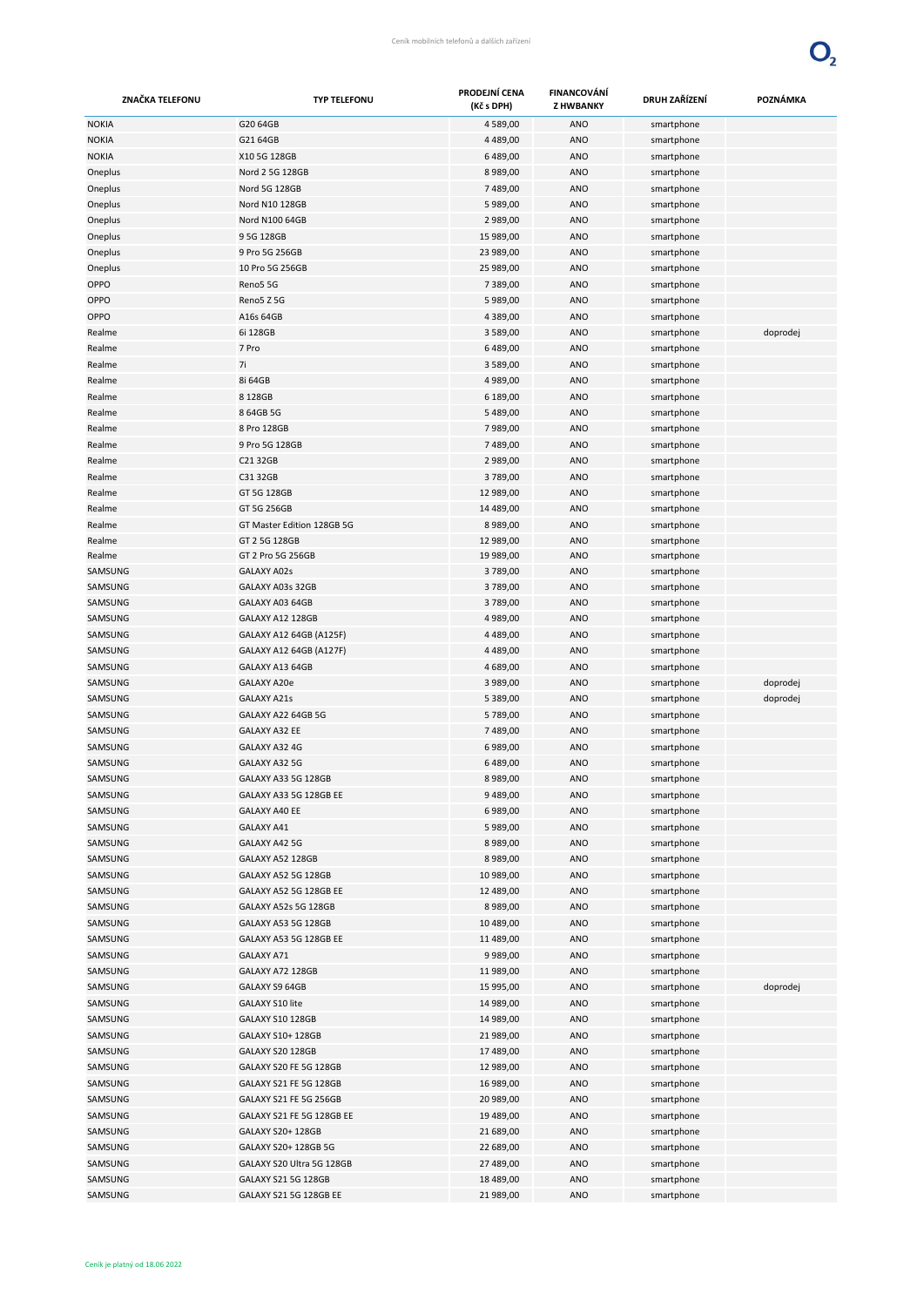

| <b>ZNAČKA TELEFONU</b> | <b>TYP TELEFONU</b>                 | PRODEJNÍ CENA<br>(Kč s DPH) | FINANCOVÁNÍ<br><b>Z HWBANKY</b> | DRUH ZAŘÍZENÍ | POZNÁMKA |
|------------------------|-------------------------------------|-----------------------------|---------------------------------|---------------|----------|
| SAMSUNG                | GALAXY S21+ 5G 125GB                | 27 989,00                   | <b>ANO</b>                      | smartphone    |          |
| SAMSUNG                | GALAXY S21 Ultra 5G 128GB           | 26 989,00                   | <b>ANO</b>                      | smartphone    |          |
| SAMSUNG                | GALAXY S21 Ultra 5G 512GB           | 37 989,00                   | <b>ANO</b>                      | smartphone    |          |
| SAMSUNG                | GALAXY S22 5G 128GB                 | 21 989,00                   | <b>ANO</b>                      | smartphone    |          |
| SAMSUNG                | GALAXY S22 5G 128GB O2 TV edice     | 21 989,00                   | <b>ANO</b>                      | smartphone    |          |
| SAMSUNG                | <b>GALAXY S22 5G 256GB</b>          | 22 989,00                   | <b>ANO</b>                      | smartphone    |          |
| SAMSUNG                | GALAXY S22 5G 128GB EE              | 21 989,00                   | <b>ANO</b>                      | smartphone    |          |
| SAMSUNG                | GALAXY S22+ 5G 128GB                | 26 989,00                   | <b>ANO</b>                      | smartphone    |          |
| SAMSUNG                | GALAXY S22+ 5G 256GB                | 27 898,00                   | <b>ANO</b>                      | smartphone    |          |
| SAMSUNG                | GALAXY S22 Ultra 128GB              | 31 989,00                   | <b>ANO</b>                      | smartphone    |          |
| SAMSUNG                | GALAXY S22 Ultra 256GB              | 34 489,00                   | <b>ANO</b>                      | smartphone    |          |
| SAMSUNG                | GALAXY S22 Ultra 512GB              | 36 989,00                   | <b>ANO</b>                      | smartphone    |          |
| SAMSUNG                | GALAXY S22 Ultra 128GB EE           | 31 989,00                   | <b>ANO</b>                      | smartphone    |          |
| SAMSUNG                | <b>GALAXY Note10 lite</b>           | 13 489,00                   | <b>ANO</b>                      | smartphone    |          |
| SAMSUNG                | GALAXY Note20 5G                    | 23 989,00                   | <b>ANO</b>                      | smartphone    |          |
| SAMSUNG                | GALAXY Note20 Ultra 5G              | 29 989,00                   | <b>ANO</b>                      | smartphone    |          |
| SAMSUNG                | GALAXY Xcover3                      | 5 495,00                    | <b>ANO</b>                      | smartphone    | doprodej |
| SAMSUNG                | GALAXY Xcover 4s Enterprise Edition | 6989,00                     | <b>ANO</b>                      | smartphone    |          |
| SAMSUNG                | <b>GALAXY Xcover 4S</b>             | 5989,00                     | <b>ANO</b>                      | smartphone    |          |
| SAMSUNG                | <b>GALAXY Xcover Pro EE</b>         | 12 989,00                   | <b>ANO</b>                      | smartphone    |          |
| SAMSUNG                | <b>GALAXY Xcover 5</b>              | 6 989,00                    | <b>ANO</b>                      | smartphone    |          |
| SAMSUNG                | <b>GALAXY Xcover 5 EE</b>           | 7 489,00                    | <b>ANO</b>                      | smartphone    |          |
| SAMSUNG                | GALAXY Z Flip 256GB                 | 19 989,00                   | <b>ANO</b>                      | smartphone    |          |
| SAMSUNG                | GALAXY Z Flip 5G 256GB              | 35 989,00                   | <b>ANO</b>                      | smartphone    |          |
| SAMSUNG                | GALAXY Z Fold2 5G                   | 45 989,00                   | <b>ANO</b>                      | smartphone    |          |
| SAMSUNG                | GALAXY Z Flip3 5G 128GB             | 21 989,00                   | <b>ANO</b>                      | smartphone    |          |
| SAMSUNG                | GALAXY Z Flip3 5G 256GB             | 22 989,00                   | <b>ANO</b>                      | smartphone    |          |
| SAMSUNG                | GALAXY Z FOLD3 5G 256GB             | 34 989,00                   | <b>ANO</b>                      | smartphone    |          |
| SAMSUNG                | GALAXY Z FOLD3 5G 512GB             | 36 989,00                   | <b>ANO</b>                      | smartphone    |          |
| SONY                   | Xperia 5                            | 16 989,00                   | <b>ANO</b>                      | smartphone    | doprodej |
| SONY                   | Xperia XA1                          | 4 9 9 5 ,00                 | <b>ANO</b>                      | smartphone    | doprodej |
| <b>VIVO</b>            | Y52 5G 128GB                        | 5 689,00                    | <b>ANO</b>                      | smartphone    |          |
| <b>VIVO</b>            | Y72 5G 128GB                        | 6 689,00                    | <b>ANO</b>                      | smartphone    |          |
| <b>VIVO</b>            | Y21s 128GB                          | 4 289,00                    | <b>ANO</b>                      | smartphone    |          |
| <b>VIVO</b>            | Y33s 128GB                          | 4 989,00                    | <b>ANO</b>                      | smartphone    |          |
| <b>VIVO</b>            | V23 5G 256GB                        | 11 989,00                   | <b>ANO</b>                      | smartphone    |          |
| <b>VIVO</b>            | Y55 5G 128GB                        | 6 489,00                    | <b>ANO</b>                      | smartphone    |          |
| <b>VIVO</b>            | Y76 5G 128GB                        | 7 489,00                    | <b>ANO</b>                      | smartphone    |          |
| Xiaomi                 | Redmi Note 8 Pro 128GB              | 5 489,00                    | <b>ANO</b>                      | smartphone    | doprodej |
| Xiaomi                 | Redmi 9A 32GB                       | 2 689,00                    | <b>ANO</b>                      | smartphone    |          |
| Xiaomi                 | Redmi 9 32GB                        | 3 3 8 9 , 0 0               | <b>ANO</b>                      | smartphone    |          |
| Xiaomi                 | Redmi 10 64GB                       | 4 4 8 9,00                  | ANO                             | smartphone    |          |
| Xiaomi                 | Redmi Note 9 128GB                  | 4 4 8 9 , 0 0               | ANO                             | smartphone    |          |
| Xiaomi                 | Redmi Note 9 Pro 128GB              | 5 989,00                    | ANO                             | smartphone    |          |
| Xiaomi                 | Redmi Note 9T 64GB                  | 4 4 8 9,00                  | ANO                             | smartphone    |          |
| Xiaomi                 | Redmi Note 10 64GB 5G               | 4 989,00                    | ANO                             | smartphone    |          |
| Xiaomi                 | Redmi Note 10S 128GB                | 6 689,00                    | ANO                             | smartphone    |          |
| Xiaomi                 | Redmi Note 10 Pro 128GB             | 7 289,00                    | ANO                             | smartphone    |          |
| Xiaomi                 | Redmi Note 11 64GB                  | 5 289,00                    | ANO                             | smartphone    |          |
| Xiaomi                 | Redmi Note 11 Pro 128GB             | 8 989,00                    | ANO                             | smartphone    |          |
| Xiaomi                 | Redmi Note 11S 5G 128GB             | 6989,00                     | ANO                             | smartphone    |          |
| Xiaomi                 | Mi 10 128GB                         | 13 989,00                   | ANO                             | smartphone    |          |
| Xiaomi                 | Mi 10T 128GB 5G                     | 12 989,00                   | ANO                             | smartphone    |          |
| Xiaomi                 | Mi 10T PRO 256GB 5G                 | 12 489,00                   | ANO                             | smartphone    |          |
| Xiaomi                 | MI 11 256GB 5G                      | 17 989,00                   | ANO                             | smartphone    |          |
| Xiaomi                 | 11T 5G 128GB                        | 8 989,00                    | ANO                             | smartphone    |          |
| Xiaomi                 | 11T PRO 5G 256GB                    | 13 989,00                   | ANO                             | smartphone    |          |
| Xiaomi                 | MI 11 Lite 5G 128GB                 | 7989,00                     | ANO                             | smartphone    |          |
| Xiaomi                 | Xiaomi 11 Lite 5G 128GB NE          | 8989,00                     | ANO                             | smartphone    |          |
| Xiaomi                 | 12 5G 128GB                         | 19 989,00                   | ANO                             | smartphone    |          |
| Xiaomi                 | 12 Pro 5G 256GB                     | 27 989,00                   | ANO                             | smartphone    |          |
| Xiaomi                 | Mi 9 64GB                           | 8 9 9 5 , 0 0               | ANO                             | smartphone    |          |
| Xiaomi                 | Mi A3 64GB                          | 4 4 9 5 , 0 0               | ANO                             | smartphone    | doprodej |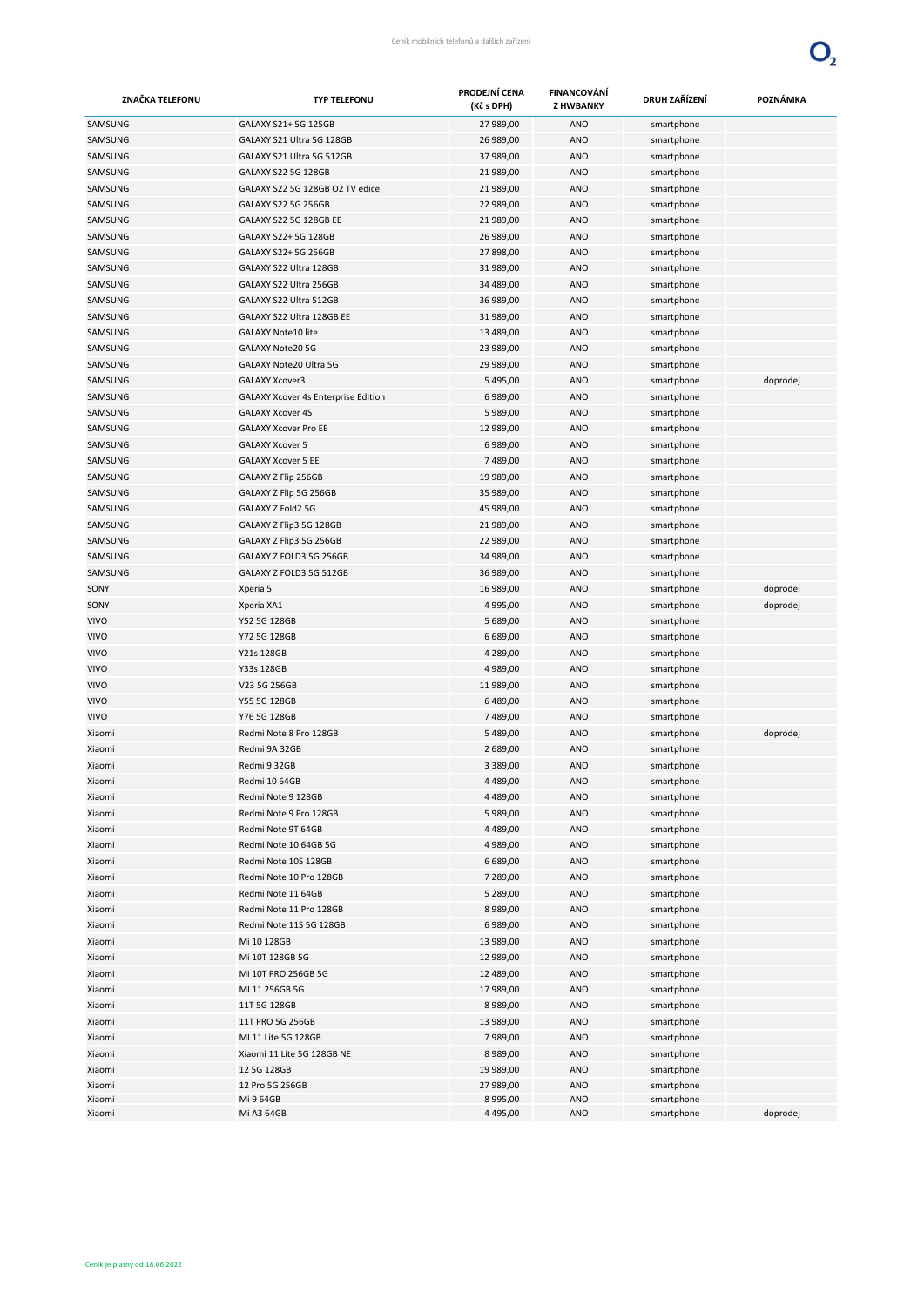

|                       | <b>CENIK TABLETŮ</b>                        |                                    |                                        |                      |                 |
|-----------------------|---------------------------------------------|------------------------------------|----------------------------------------|----------------------|-----------------|
| <b>ZNAČKA TABLETU</b> | <b>TYP TABLETU</b>                          | <b>PRODEJNÍ CENA</b><br>(Kč s DPH) | <b>FINANCOVÁNÍ</b><br><b>Z HWBANKY</b> | <b>DRUH ZAŘÍZENÍ</b> | <b>POZNÁMKA</b> |
| <b>HUAWEI</b>         | MediaPad T2 7.0 16GB LTE                    | 2 161,00                           | <b>ANO</b>                             | tablet               | doprodej        |
| <b>HUAWEI</b>         | MediaPad T3 10 16GB LTE                     | 4 9 9 5 , 0 0                      | <b>ANO</b>                             | tablet               | doprodej        |
| iPad                  | Pro 10.5 WiFi + Cellular 64GB               | 22 495,00                          | <b>ANO</b>                             | tablet               | doprodej        |
| iPad                  | Pro 10.5 WiFi + Cellular 256GB              | 26 995,00                          | <b>ANO</b>                             | tablet               | doprodej        |
| iPad                  | Pro 11 WiFi + Cellular 64GB (2018)          | 19 989,00                          | <b>ANO</b>                             | tablet               | doprodej        |
| iPad                  | Pro 11 WiFi + Cellular 256GB (2018)         | 22 495,00                          | <b>ANO</b>                             | tablet               | doprodej        |
| iPad                  | Pro 12.9 WiFi + Cellular 64GB (2018)        | 27 995,00                          | <b>ANO</b>                             | tablet               | doprodej        |
| iPad                  | Pro 12.9 WiFi + Cellular 256GB (2018)       | 31 495,00                          | ANO                                    | tablet               | doprodej        |
| iPad                  | 12.9 WiFi + Cellular 128GB (2021)           | 34 989,00                          | <b>ANO</b>                             | tablet               |                 |
| iPad                  | Pro 12.9 WiFi + Cellular 256GB (2021)       | 37 789,00                          | <b>ANO</b>                             | tablet               |                 |
| iPad                  | Pro 12.9 WiFi + Cellular 512GB (2021)       | 43 389,00                          | <b>ANO</b>                             | tablet               |                 |
| iPad                  | Pro 12.9 WiFi + Cellular 1TB (2021)         | 54 589,00                          | <b>ANO</b>                             | tablet               |                 |
| iPad                  | Pro 11 WiFi + Cellular 128GB (2021)         | 24 495,00                          | <b>ANO</b>                             | tablet               |                 |
| iPad                  | Pro 11 WiFi + Cellular 256GB (2021)         | 29 789,00                          | <b>ANO</b>                             | tablet               |                 |
| iPad                  | Pro 11 WiFi + Cellular 512GB (2021)         | 35 389,00                          | <b>ANO</b>                             | tablet               |                 |
| iPad                  | Pro 11 WiFi + Cellular 1TB (2021)           | 46 589,00                          | <b>ANO</b>                             | tablet               |                 |
| iPad                  | Pro 11 WiFi + Cellular 128GB (2020)         | 24 495,00                          | <b>ANO</b>                             | tablet               |                 |
| iPad                  | Pro 11 WiFi + Cellular 256GB (2020)         | 26 989,00                          | <b>ANO</b>                             | tablet               |                 |
| iPad                  | Pro 11 WiFi + Cellular 512GB (2020)         | 29 989,00                          | <b>ANO</b>                             | tablet               |                 |
| iPad                  | Pro 11 WiFi + Cellular 1TB (2020)           | 39 495,00                          | <b>ANO</b>                             | tablet               |                 |
| iPad                  | Pro 12,9 WiFi + Cellular 128GB (2020)       | 29 989,00                          | <b>ANO</b>                             | tablet               |                 |
| iPad                  | Pro 12,9 WiFi + Cellular 256GB (2020)       | 32 989,00                          | <b>ANO</b>                             | tablet               |                 |
| iPad                  | Pro 12,9 WiFi + Cellular 512GB (2020)       | 37 989,00                          | <b>ANO</b>                             | tablet               |                 |
| iPad                  | mini 64GB WiFi + Cellular (2019)            | 14 995,00                          | <b>ANO</b>                             | tablet               |                 |
| iPad                  | mini 256GB WiFi + Cellular (2019)           | 19 495,00                          | <b>ANO</b>                             | tablet               |                 |
| iPad                  | mini 64GB WiFi + Cellular (2021)            | 18 489,00                          | <b>ANO</b>                             | tablet               |                 |
| iPad                  | mini 256GB WiFi + Cellular (2021)           | 22 489,00                          | <b>ANO</b>                             | tablet               |                 |
| iPad                  | Air 64GB WiFi + Cellular (2019)             | 17 995,00                          | <b>ANO</b>                             | tablet               |                 |
| iPad                  | Air 256GB WiFi + Cellular (2019)            | 22 495,00                          | <b>ANO</b>                             | tablet               |                 |
| iPad                  | 10.2 32GB WiFI + Cellular (2019)            | 11 995,00                          | <b>ANO</b>                             | tablet               |                 |
| iPad                  | 10.2 128GB WiFI + Cellular (2019)           | 13 495,00                          | <b>ANO</b>                             | tablet               |                 |
| iPad                  | 10.2 32GB WiFI + Cellular (2020)            | 11 989,00                          | <b>ANO</b>                             | tablet               |                 |
| iPad                  | 10.2 128GB WiFI + Cellular (2020)           | 14 489,00                          | <b>ANO</b>                             | tablet               |                 |
| iPad                  | 10.2 64GB WiFI + Cellular (2021)            | 13 489,00                          | <b>ANO</b>                             | tablet               |                 |
| iPad                  | 10.2 256GB WiFI + Cellular (2021)           | 17 489,00                          | <b>ANO</b>                             | tablet               |                 |
| iPad                  | Air 10.9 64GB WiFi+Cellular (2020)          | 20 495,00                          | <b>ANO</b>                             | tablet               |                 |
| iPad                  | Air 10.9 256GB WiFi+Cellular (2020)         | 24 995,00                          | <b>ANO</b>                             | tablet               |                 |
| iPad                  | Air 10.9 64GB WiFi+Cellular (2022)          | 20 989,00                          | <b>ANO</b>                             | tablet               |                 |
| iPad                  | Air 10.9 256GB WiFi+Cellular (2022)         | 25 489,00                          | <b>ANO</b>                             | tablet               |                 |
| LENOVO                | TAB 2 A10-30 16GB LTE                       | 5 495,00                           | $\overline{\phantom{a}}$               | tablet               | $^\ast1$        |
| LENOVO                | TAB 3 7 16GB LTE                            | 3795,00                            | <b>ANO</b>                             | tablet               | doprodej        |
| LENOVO                | TAB 4 Essential 16GB LTE                    | 2 161,00                           | ANO                                    | tablet               | doprodej        |
| LENOVO                | TAB YOGA 3 8 16GB LTE                       | 5 495,00                           |                                        | tablet               | $^\ast1$        |
| LENOVO                | <b>TAB 4 10 LTE</b>                         | 4 995,00                           |                                        | tablet               |                 |
| LENOVO                | TAB M10 64GB LTE                            | 6 084,00                           | ANO                                    | tablet               |                 |
| SAMSUNG               | GALAXY Tab A 10.5 32GB LTE (T515)           | 6 995,00                           | ANO                                    | tablet               |                 |
| SAMSUNG               | GALAXY Tab S3 9.7 LTE (T825)                | 15 495,00                          | ANO                                    | tablet               | doprodej        |
| SAMSUNG               | GALAXY Tab A 10.5 32GB (T595)               | 8 9 9 5 , 0 0                      | ANO                                    | tablet               |                 |
| SAMSUNG               | GALAXY Tab A7 LTE (32GB)                    | 7489,00                            | ANO                                    | tablet               |                 |
| SAMSUNG               | GALAXY Tab S4 10.5 LTE (T835)               | 11 995,00                          | ANO                                    | tablet               | doprodej        |
| SAMSUNG               | GALAXY Tab S6 Lite LTE (P615)               | 11 989,00                          | ANO                                    | tablet               |                 |
| SAMSUNG               | GALAXY Tab A7 Lite LTE                      | 5 189,00                           | ANO                                    | tablet               |                 |
| SAMSUNG               | GALAXY Tab S7 11.0 LTE (T875)               | 17 989,00                          | ANO                                    | tablet               |                 |
| SAMSUNG               | GALAXY Tab S7+ 12.4 5G (T976)               | 23 989,00                          | ANO                                    | tablet               |                 |
| SAMSUNG               | GALAXY Tab S7 FE 5G (T736)                  | 16 989,00                          | ANO                                    | tablet               |                 |
| SAMSUNG               | GALAXY Tab S6 10.5 LTE (T865)               | 21 489,00                          | ANO                                    | tablet               |                 |
| SAMSUNG               | Samsung Galaxy Tab S8 5G 128GB (X706)       | 22 989,00                          | ANO                                    | tablet               |                 |
| SAMSUNG               | Samsung Galaxy Tab S8+ 5G 128GB (X806)      | 27 989,00                          | ANO                                    | tablet               |                 |
| SAMSUNG               | Samsung Galaxy Tab S8 Ultra 5G 128GB (X906) | 33 489,00                          | ANO                                    | tablet               |                 |
| SAMSUNG               | Samsung Galaxy Tab A8 32GB (X205)           | 5989,00                            | ANO                                    | tablet               |                 |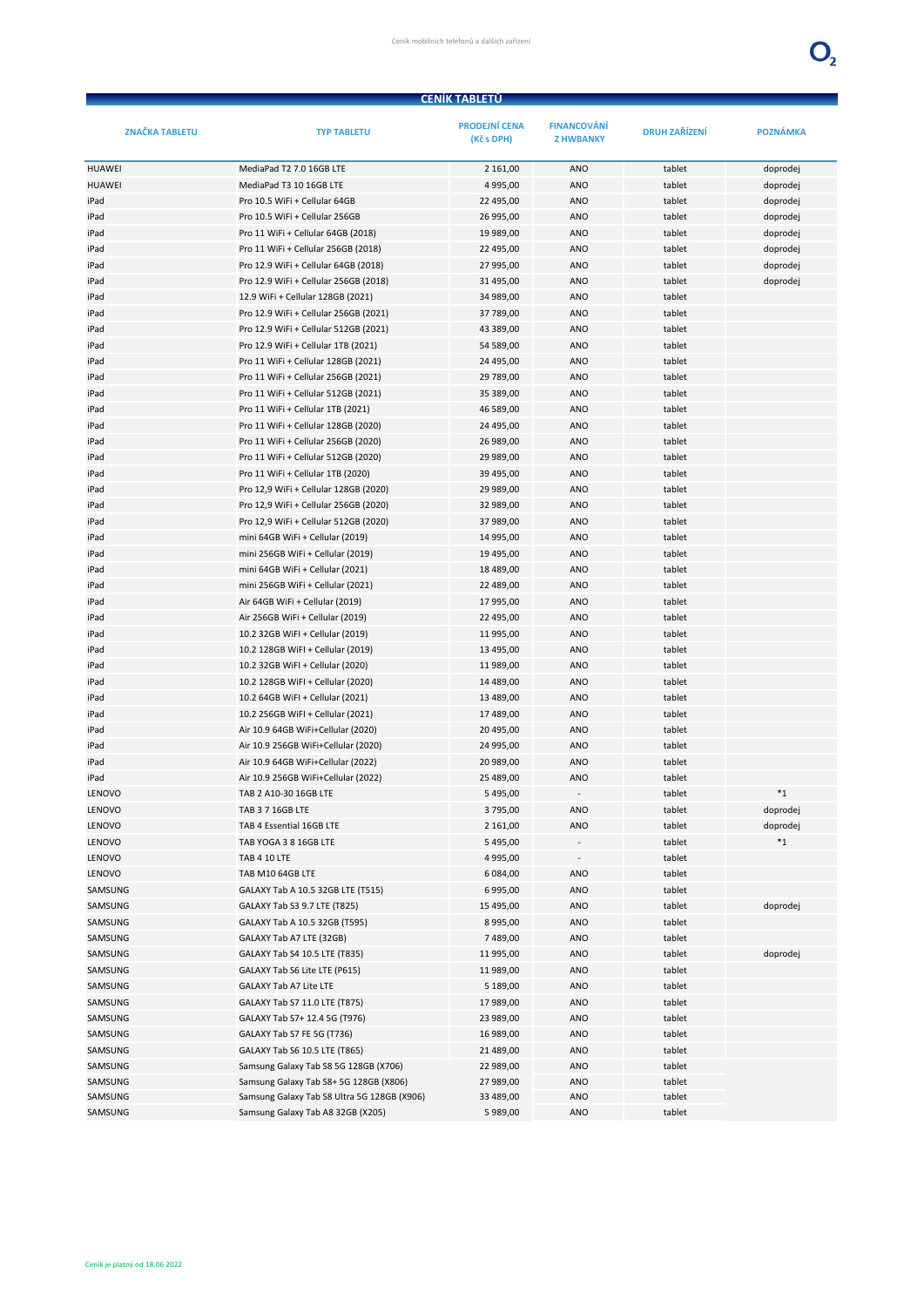

### **CENÍK DATOVÝCH PRODUKTŮ**

| ZNAČKA ZAŘÍZENÍ | <b>TYP ZAŘÍZENÍ</b> | <b>PRODEJNÍ CENA</b><br>(Kč s DPH) | <b>FINANCOVÁNÍ</b><br><b>Z HWBANKY</b> | <b>DRUH ZAŘÍZENÍ</b> | <b>POZNÁMKA</b> |
|-----------------|---------------------|------------------------------------|----------------------------------------|----------------------|-----------------|
| <b>HUAWEI</b>   | E3372H              | 995,00                             | ANO                                    | USB modem            |                 |
| ZTE             | MF833U1             | 995.00                             | ANO                                    | USB modem            |                 |
| <b>HUAWEI</b>   | E5785               | 1995.00                            | ANO                                    | wifi router          |                 |
| TP-Link         | M7200               | 1795,00                            | ANO                                    | wifi router          |                 |

| <b>CHYTRÁ PLATBA</b>               |                                        |                      |                 |  |
|------------------------------------|----------------------------------------|----------------------|-----------------|--|
| <b>PRODEJNÍ CENA</b><br>(Kč s DPH) | <b>FINANCOVÁNÍ</b><br><b>Z HWBANKY</b> | <b>DRUH ZAŘÍZENÍ</b> | <b>POZNÁMKA</b> |  |
| 5995.00                            | $\overline{\phantom{0}}$               | platební terminál    |                 |  |
|                                    |                                        |                      |                 |  |

**Ostatní**

| ZNAČKA ZAŘÍZENÍ | <b>TYP ZAŘÍZENÍ</b>              | <b>PRODEJNÍ CENA</b><br>(Kč s DPH) | <b>FINANCOVÁNÍ</b><br><b>Z HWBANKY</b> | <b>DRUH ZAŘÍZENÍ</b> | <b>POZNÁMKA</b> |
|-----------------|----------------------------------|------------------------------------|----------------------------------------|----------------------|-----------------|
| Acer            | Swift 3 (SF314-54-34U2) + M7200  | 14 790,00                          | $\overline{\phantom{a}}$               | Notebook             |                 |
| Acer            | Aspire E1 (A114-32-C26N)         | 8 249,00                           | <b>ANO</b>                             | Notebook             |                 |
| Acer            | Aspire E1 (A114-32-C26N) + M7200 | 10 044,00                          |                                        | Notebook             |                 |
| Acer            | Aspire 3 (A315-32-C26N)          | 11 484,00                          | <b>ANO</b>                             | Notebook             |                 |
| Acer            | Aspire 3 (A315-32-C26N) + M7200  | 11 484,00                          | $\overline{\phantom{a}}$               | Notebook             |                 |
| Lenovo          | IdeaPad S540-14IWL               | 16 884,00                          | <b>ANO</b>                             | Notebook             |                 |
| Lenovo          | IdeaPad S540-14IWL + M7200       | 16 884,00                          | $\overline{\phantom{a}}$               | Notebook             |                 |
| Lenovo          | IdeaPad 120s-11IAP               | 6995,00                            | <b>ANO</b>                             | Notebook             | doprodej        |
| Lenovo          | IdeaPad 120s-11IAP+M7200         | 8790,00                            | $\overline{\phantom{a}}$               | Notebook             |                 |
| Lenovo          | IdeaPad 120s-11IAP+Huawei E5573s | 8790,00                            | $\overline{\phantom{a}}$               | Notebook             |                 |
| Lenovo          | IdeaPad S130-11IGM               | 6995,00                            | <b>ANO</b>                             | Notebook             | doprodej        |
| Lenovo          | IdeaPad S130-11IGM+M7200         | 8790,00                            | $\overline{\phantom{a}}$               | Notebook             | doprodej        |
| Lenovo          | IdeaPad S130-14IGM               | 7495,00                            | <b>ANO</b>                             | Notebook             | doprodej        |
| Lenovo          | IdeaPad S130-14IGM+M7200         | 9 290,00                           | $\overline{\phantom{a}}$               | Notebook             | doprodej        |

*následující poznámky platí pro všechny produkty uvedené v ceníku*

**\*1** Zařízení je v prodeji pouze na značkových prodejnách.

**\*2** Zařízení je v prodeji pouze ke službě Internet Optimal Air nebo Internet OPTIMAL HD.

**\*3** Model v prodeji v průběhu měsíce

\*4 V ceně je již zahrnuta cena vnitřního modemu 1Kč (vč. DPH). V ceně HW není zahrnuta cena za instalaci technikem 399Kč (vč. DPH) a cena za aktivaci služby 99Kč (vč. DPH)

\*5 V ceně HW není zahrnuta cena za instalaci technikem 399Kč (vč. DPH) a cena za aktivaci služby 99Kč (vč. DPH)

\*6 Měsíční cena 99 Kč (vč. DPH) je při nastavení splátek na 60 měsíců. Při jednorázové platbě je cena zařízení 5490 Kč (vč. DPH)

\*7 Měsíční cena 49 Kč (vč. DPH) je při nastavení splátek na 60 měsíců. Při jednorázové platbě je cena zařízení 2940 Kč (vč. DPH)

\* čerpání dotace na HW/příslušenství prostřednictvím www.firemnitelefony.cz je u vybraných typů zařízení možné pouze v kombinaci s nákupuem příslušenství. Kombinace typu zařízení a příslušenství pro<br>čerpání přidělené dota

V uvedených cenách elektrozařízení je již zahrnut recyklační poplatek.

**Nabídka platí do vyprodání zásob. Změny vyhrazeny.**